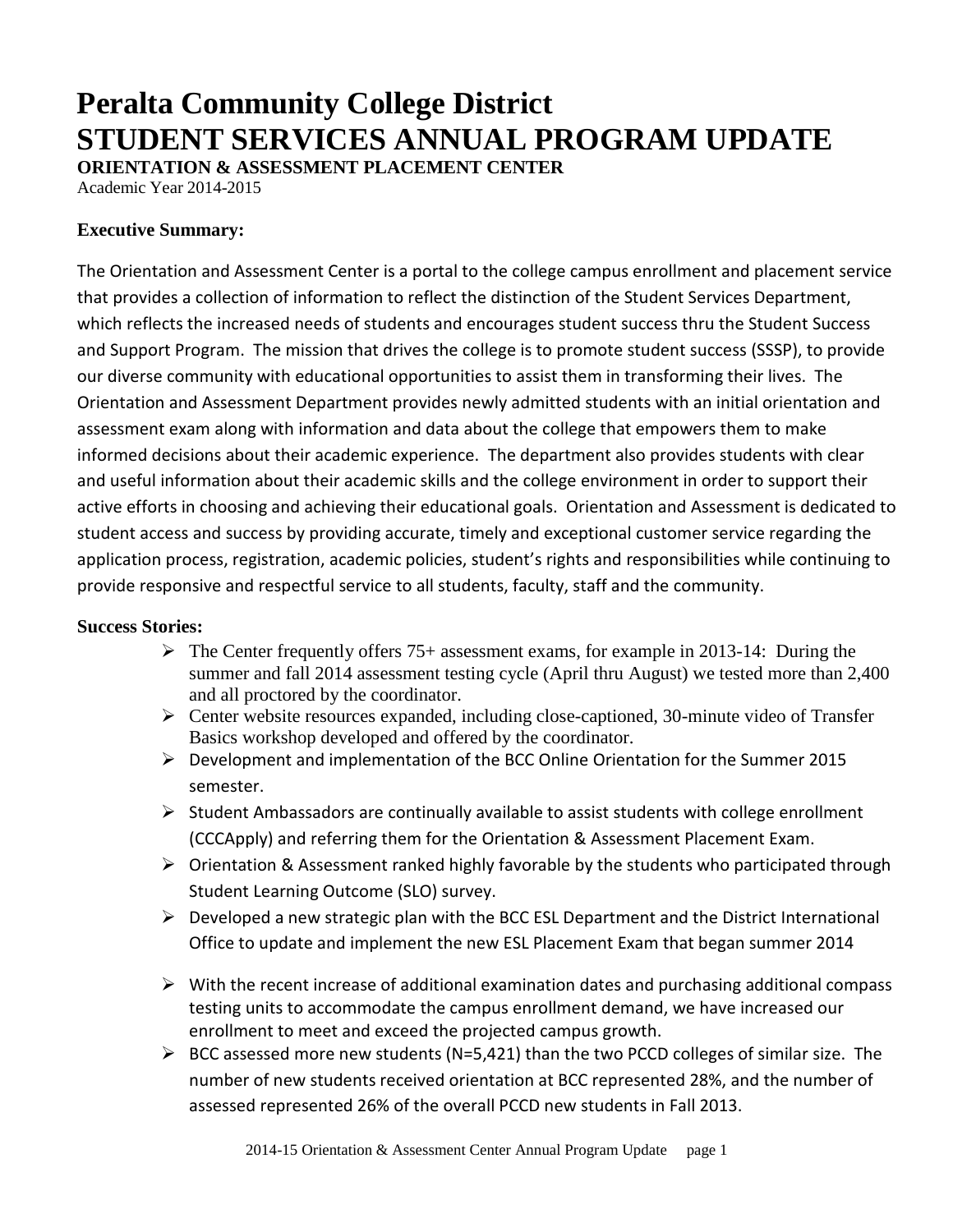$\triangleright$  Continue to provide random surveys throughout the academic year to students in order to adhere and comply with the growing needs and concerns of our students.

#### **Strategic Actions:**

- $\triangleright$  Continue to enhance and strive for state program compliance and improvements, providing efficient, accurate, and timely customer service that contributes to the attraction, retention, achievements and the graduation of our diverse student body.
- $\triangleright$  Continuing to work closely with college faculty, staff and administrators regarding placement data to assist them in accomplishing their instructional, institutional, and administrative goals and objectives by creating and maintaining a records database tracking system to be in line with state and federal regulations and guidelines.
- $\triangleright$  On-going collaboration to practice effective customer service and communication skills by striving to clearly, patiently, properly and politely correspond with faculty, staff, students and the community, whether in writing, in person, by phone or email.
- $\triangleright$  Conducted approximately 100 on- and off- campus assessment and orientation sessions, including orientations specially designed for in-coming high school graduates, ESL and international students. Continue to work with DSPS to assist new students with disabilities access and to complete the English and Math placement assessment.
- $\triangleright$  Initiated and conducted 6 sessions of early Orientation and Assessment Placement at Berkeley High and other local feeder High Schools. Continue to engage and collaborate with our community partnerships, public and private high schools and including the charter and home school students.
- $\triangleright$  Advancing all student access, success rates and including equity by collaborating with IT to make available specific student documents online (assessment test results, transcripts, and SEP's) in order to assist and increase the number of students using the Peralta Student Portal for achieving their academic goals.

#### **Program Needs:**

#### **Human Resources:**

The current staffing level for the Assessment & Orientation is as follows:

We are in need of additional staff to keep up with the colleges' continuous enrollment growth. An additional one (1) FTE Student Personnel Services Specialist or two (2) additional clerical staff persons (.5 P/T Clerical Assistant III) are needed to provide support for the 1 FTE coordinator currently in the position. The person(s) will assist and provide support with initial assessment signup, preparation and support for on-going assessment and orientation activities, outreach, filing, data entry, student inquiry follow-up and provide sound information and guidance to students related to assessment, orientation and SSSP services.

 $\triangleright$  In addition the Assessment & Orientation Program is in need of a space devoted solely for on-going assessments during the academic year.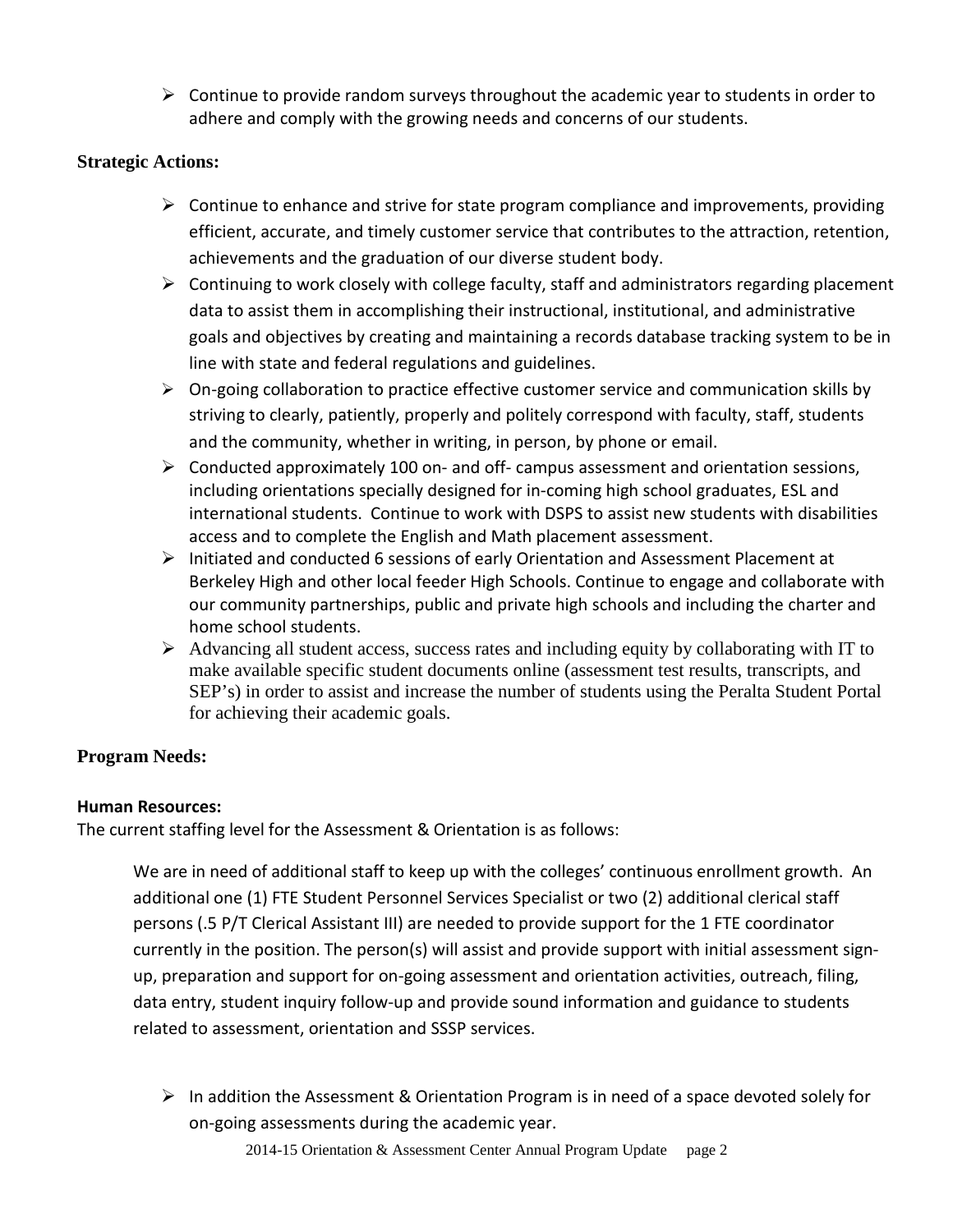$\triangleright$  This will maximize and increase the exceptional customer service provided to the student's, front desk coverage for the day and evening hours and so that the coordinator can attend all mandatory meetings.

#### **IT:**

- The BCC and District IT Departments are dedicating service time to Orientation & Assessment Placement to maintain and increase the functionality of the PeopleSoft database and COMPASS testing systems.
- $\triangleright$  Computer Program modification or process that would assist in notifying applicants of Online Orientation after applying to the college as a part of the SSSP process and the PeopleSoft System. This would decrease the number of phone calls and students with problems that contact our office.
- $\triangleright$  Continued conversation to work with the campus and district IT Departments thru SSSP Working Group and the SSSP Committee to develop and identify ways that the two systems can communicate and upload information to streamline our process for it to allow the various departments to access the same data.
- $\triangleright$  Moving forward the topic of discussion at the campus as well as district wide is a web based orientation and assessment scheduling and placement access (students being able to look at their test results) due to the growing popularity of the student's needs and advancements in technology that will include our distant learners.

|                               |                                                                                              | <b>Date Submitted:</b> | November 2014 |
|-------------------------------|----------------------------------------------------------------------------------------------|------------------------|---------------|
| <b>College</b>                | <b>Berkeley City College</b>                                                                 | Administrator:         | May Chen      |
| Unit/Area                     | Orientation & Assessment Center                                                              |                        |               |
| <b>Completed By:</b>          | Gail Pendleton                                                                               |                        |               |
| <b>Mission/History and</b>    | The mission of the Assessment and Orientation Department is to provide newly admitted        |                        |               |
| <b>Description of Service</b> | and returning students with an initial assessment and orientation experience to college that |                        |               |
| <b>Provided</b>               | empowers them to make informed decisions about their academic experience. The                |                        |               |
|                               | department provides students with clear and useful information about their academic skills   |                        |               |
|                               | and the college environment in order to support their active efforts in choosing and         |                        |               |
|                               | achieving their educational goals. The Assessment and Orientation Department                 |                        |               |
|                               | function is to provide returning and newly admitted students with an initial                 |                        |               |
|                               | assessment and orientation experience to the college that empowers them to                   |                        |               |
|                               | make sound informed decisions about their academic experience. The                           |                        |               |
|                               | department continues to provide students with clear and useful information                   |                        |               |
|                               | about their academic skills and the college environment in order to support their            |                        |               |
|                               | active efforts in choosing and achieving their educational goals. The Assessment             |                        |               |
|                               | & Orientation Office has been a main function of the college SSSP component                  |                        |               |
|                               | (formerly matriculation) since the conception of the school opening and                      |                        |               |
|                               | continues to assess the students for proper placement in the appropriate Math,               |                        |               |
|                               | English, or ESL skill levels for greater college achievements. The orientation               |                        |               |
|                               | component provides the student with an introduction and overview to the                      |                        |               |
|                               |                                                                                              |                        |               |
|                               | college environment while exposing the student to the various college's                      |                        |               |
|                               | programs, services, facilities and grounds, academic expectations and                        |                        |               |

#### **I. OVERVIEW**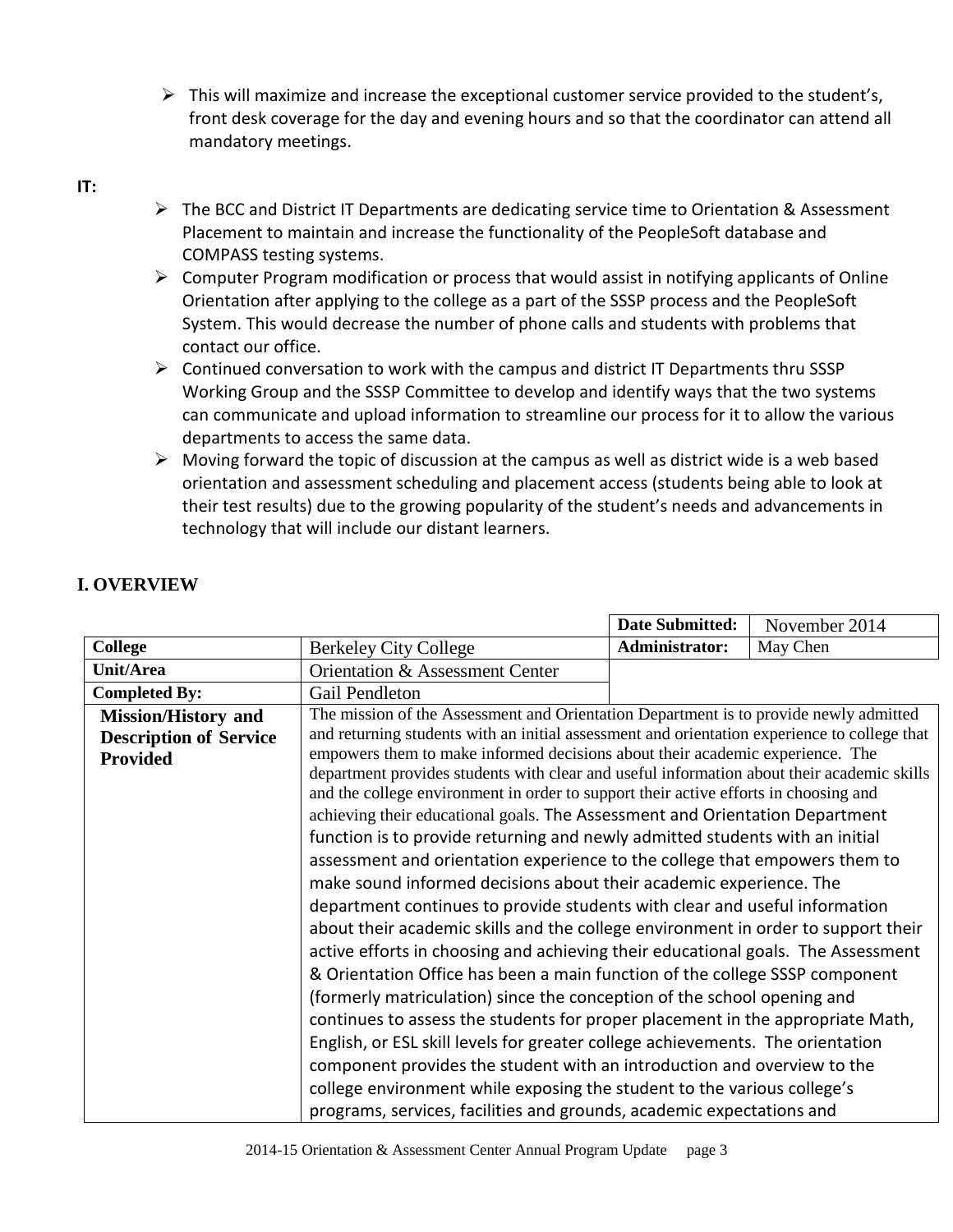|                                                                                                                                | institutional policies and procedures.                                                                                                                                                                                                                                                                                                                                                                                                                                                                                                                                                                                                                                                                                                                                                                           |
|--------------------------------------------------------------------------------------------------------------------------------|------------------------------------------------------------------------------------------------------------------------------------------------------------------------------------------------------------------------------------------------------------------------------------------------------------------------------------------------------------------------------------------------------------------------------------------------------------------------------------------------------------------------------------------------------------------------------------------------------------------------------------------------------------------------------------------------------------------------------------------------------------------------------------------------------------------|
| <b>Student Learning</b><br><b>Outcomes (SLOs)</b><br>(or Service Area Outcomes-<br>SAOs, or Program<br>Learning Outcomes-PLOs) | Student Learning Outcomes (SLO's) for Orientation and Assessment:<br>After attending and participating in the Orientation and assessment process, a student will<br>be able to:<br>1. Demonstrate the understanding of the different English, Math and ESL courses<br>offered at BCC and how his /her test results, multiple measures, transcripts assist<br>in their skills matching the appropriate courses (s).<br>Understanding the importance of time management in relation to the course load<br>2.<br>they are choosing (i.e., plan to spend at least 2 hours on coursework outside the<br>classroom for every unit they are enrolled in).<br>Identify the student services and resources available to assist him/her to become<br>3.<br>more successful at achieving their desired educational goal(s). |
|                                                                                                                                | The Orientation and Assessment SLOs are assessed on a three year cycle. The SLO<br>assessment survey results from summer and fall 2014 have been evaluated and action<br>plans are being developed.                                                                                                                                                                                                                                                                                                                                                                                                                                                                                                                                                                                                              |
| <b>SLO/SAO/PLO</b><br><b>Mapping to</b><br><b>Institutional Learning</b><br><b>Outcomes (ILOs)</b>                             | Orientation and Assessment SLOs are linked to three ILOs.<br><b>Information Competency:</b> Students accessing services around the campus from<br>information received in the orientation regarding campus resources, services and<br>programs. Providing this information to students will determine that they have a better<br>understanding of what is offered and how to access it and understand how to use relevant<br>resources for attaining their goals.<br>Self-Awareness: Students utilizing the orientation will determine that they have greater                                                                                                                                                                                                                                                    |
|                                                                                                                                | self-awareness in relation to developing and identifying their academic and career goals.<br>Students will report greater understanding of their decision-making process, including<br>accessing support resources.<br><b>Personal Responsibility:</b> Student will learn and understand that it is their responsibility<br>to follow the Student's Rights and Responsibilities, e.g., attendance and withdrawal<br>policy, progress and academic probation (detailed information can be found in the BCC<br>Catalog pages 289-319 and on the website home pages of PCCD/BCC).                                                                                                                                                                                                                                   |

## **II. ASSESSMENT, EVALUATION AND PLANNING**

| <b>Quantitative Assessments</b>                                                                       |                                                                                                                                                                                                                                                                                                                                                   |
|-------------------------------------------------------------------------------------------------------|---------------------------------------------------------------------------------------------------------------------------------------------------------------------------------------------------------------------------------------------------------------------------------------------------------------------------------------------------|
| Include service area data such<br>as number of students served by<br>your unit/area. Include data and | The Orientation and Assessment Center serves many students daily, including<br>contacts via phone, email as well as students being seen on drop-in and by<br>appointment. Approximately 4500 to 5000 students served annually to participate                                                                                                      |
| recommendations from program<br>review.                                                               | in the Math, English and ESL Placement Exam. There has been a steady increase of<br>students served and moving forward into the 2014-15 fiscal year, it will continue to<br>be a steady increase of students coming to the college to complete their                                                                                              |
| Include data used to assess your<br>SLO/SAO/PLOs.                                                     | undergraduate requirements.                                                                                                                                                                                                                                                                                                                       |
|                                                                                                       | Recommendations from program review and the update include:<br>• Advance Student Access, Success and Equity: track and document increased<br>number of underrepresented students using the services in the center to identify<br>who needs the initial assessment services and or to be referred to counseling or<br>special population programs. |
|                                                                                                       | • Engaging our communities and strengthening our partners by expanding the<br>number of outreach activities conducted annually, sending college<br>representatives to visit high school campuses and informing them of the<br>various opportunities for BCC students.                                                                             |
|                                                                                                       | • Develop additional or enhance resources to sustain our Mission, Vision and<br>Values, specifically related to achieving the SSSP goals, identifying and                                                                                                                                                                                         |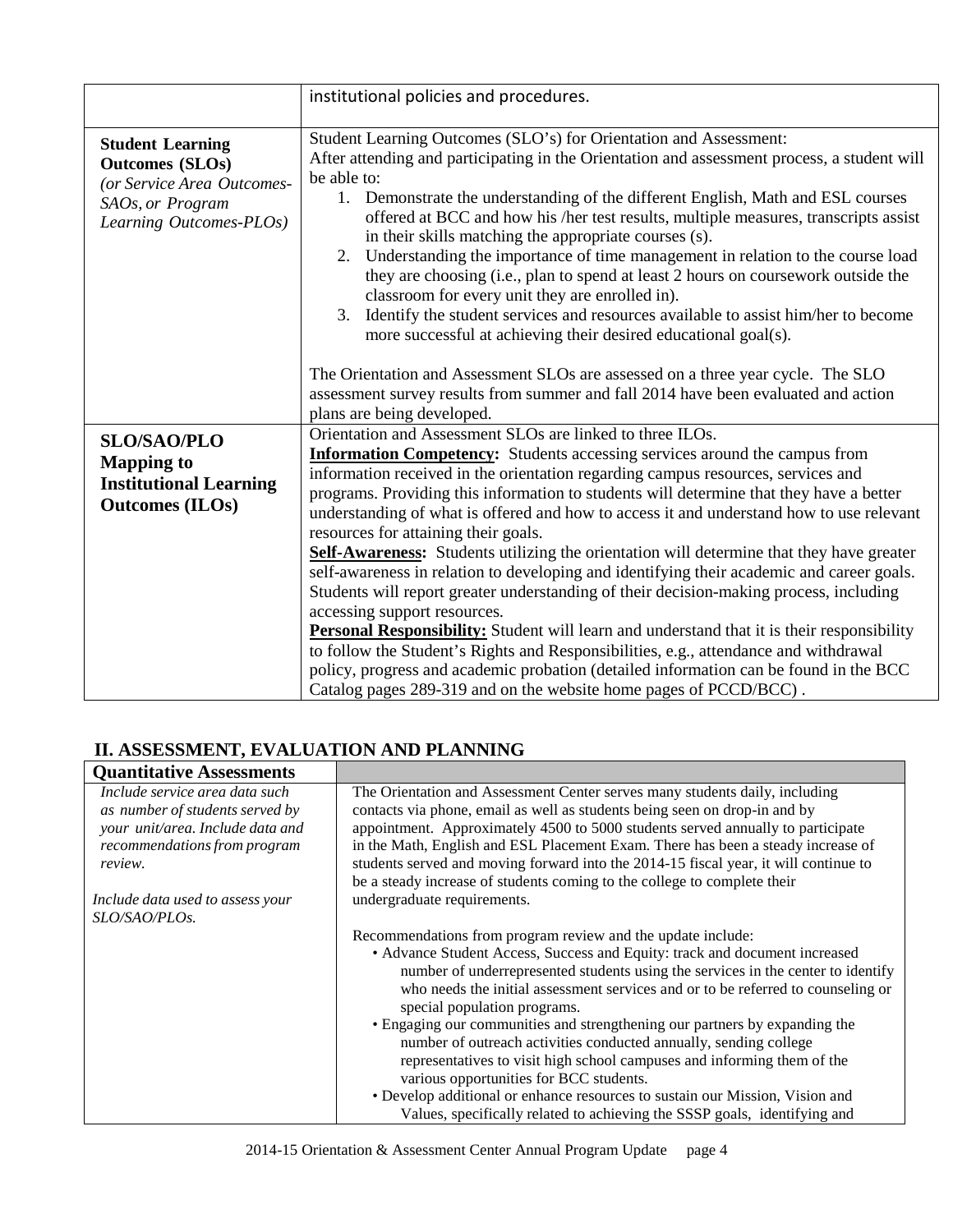|                                                                                                                                                                         | accessing funding to provide more goal oriented related services, and to create<br>an expanded on-line presence.                                                                                                                                                                                                                                                                                                                                                                                                                                                                                                                                                                                                                |
|-------------------------------------------------------------------------------------------------------------------------------------------------------------------------|---------------------------------------------------------------------------------------------------------------------------------------------------------------------------------------------------------------------------------------------------------------------------------------------------------------------------------------------------------------------------------------------------------------------------------------------------------------------------------------------------------------------------------------------------------------------------------------------------------------------------------------------------------------------------------------------------------------------------------|
| <b>Qualitative Assessments</b>                                                                                                                                          |                                                                                                                                                                                                                                                                                                                                                                                                                                                                                                                                                                                                                                                                                                                                 |
| Present evidence of community<br>need based on advisory committee<br>input, student surveys, focus<br>groups, etc.<br>Include data used to assess your<br>SLO/SAO/PLOs. | As shown by our PCCD Institutional Research Data and SSSP Guidelines, the<br>Orientation and Assessment Center is a very important process with respect<br>to supporting student retention and success at Berkeley City College. This<br>program is important for non-traditional students who are not familiar with<br>the college admission and enrollment process, as well as most first time<br>college students. In addition to the our data we have been requested by the<br>various local high schools to continue to assist them with getting more<br>students enrolled into the 2-year college system and filter the students to the<br>college for continual academic success and prepare for transfer to the 4-year. |

## **III. Identifying Strengths, Weaknesses, Opportunities, and Limitations**

| <b>Strengths</b><br>What are the STRENGTHS of your<br>unit/area?             | The strength of the Orientation $\&$ Assessment Center is that the existing<br>orientation portion of the SSSP process is strong in that it covers required topics<br>in an efficient, engaging, and consistent manner. The hour long orientation<br>session links with the ESL, English and Math assessment exams to provide<br>students with a solid initial experience as they enroll in their first semester<br>courses. A student-focused empowering environment and approach of providing<br>information to students who participate in the orientation leave understanding more than<br>before about their own academic process, accessing their student information, |
|------------------------------------------------------------------------------|------------------------------------------------------------------------------------------------------------------------------------------------------------------------------------------------------------------------------------------------------------------------------------------------------------------------------------------------------------------------------------------------------------------------------------------------------------------------------------------------------------------------------------------------------------------------------------------------------------------------------------------------------------------------------|
|                                                                              | navigating through our system, program requirements, general and specific information<br>regarding the total academic process in order to achieve the goal of transferring.                                                                                                                                                                                                                                                                                                                                                                                                                                                                                                  |
| <b>Weaknesses</b><br>What are the current<br>WEAKNESSES of your unit/area?   | The weaknesses of the program lie in the need for additional support staff to<br>handle the increasing demand for services and additional examination dates<br>because the annual student enrollment continues to grow. Another weakness<br>lies in the lack of comprehensive technology based software to accommodate<br>the distant learners and students with disabilities. This would provide more<br>breadth in both the orientation and assessment parts of the SSSP Program as<br>well as ensuring a greater preparation for counseling, registration and other<br>resources and services that exist and provide additional support at the college.                   |
| <b>Opportunities</b><br>What are the OPPORTUNITIES<br>in your unit/area?     | There is opportunity to continue to expand access to the center. Continue more focused<br>outreach and collaboration with community partners, faculty and other student service<br>departments. In addition the Orientation and Assessment Center is working to develop a<br>comprehensive online orientation for all students.                                                                                                                                                                                                                                                                                                                                              |
| <b>Limitations</b><br>What are the current<br>LIMITATIONS of your unit/area? | Current staffing levels are limited to a coordinator and building and classroom space is<br>limited due to sharing with various faculty and staff to accommodate the student. There<br>is a desire to expand exam services to include an area solely dedicated to accommodate<br>the assessment center and services provided as well. This function would require more<br>staffing and also more space.                                                                                                                                                                                                                                                                      |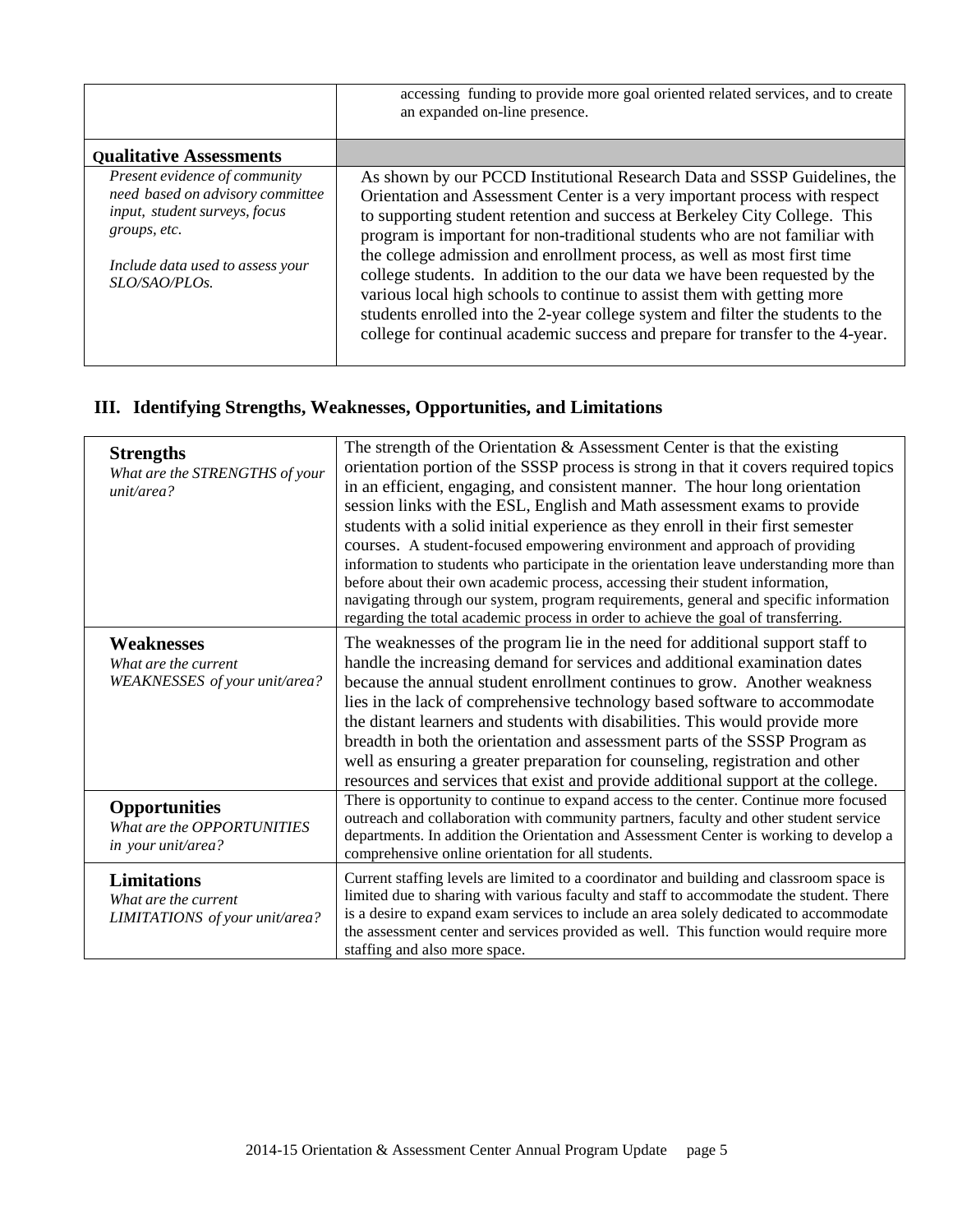#### **Action Plan for Continuous Improvement**

*Please describe your plan for the continuous improvement of your unit/area.*

As a part of the PCCD Student Success & Support Program Working Group and Committee, the district is currently working on a simplified matrix that will help identify and assist the colleges in complying with the state new mandates. In addition to we are currently in the process of re-piloting in summer 2015 an online orientation for all students including disabled, and distant education students. Collaborating with the various departments, services and campus resources the District SSSP Committee and Working Group is trying to create a well-developed and comprehensive way at each campus to integrate ACT Compass with PoepleSoft System, so that the test results are immediately sent to download into the PeopleSoft System and counseling will have immediately access to student testing scores for SSSP (formerly matriculation) and FTE. Orientation and Assessment Center Coordinator will continue to develop and expand partnerships on and off campus, design and offer more examination dates, and will work with VPSS, counseling, and special population programs to strengthen these efforts.

#### **Additional Planned Educational Activities Towards FTES, Student Success, Persistence, and**

**Completion** Describe your unit/area's plan to meet district FTES target and address student success, persistence, and *completion, especially for unprepared, underrepresented, and underserved students. (see Student Success Scorecard[http://scorecard.cccco.edu/scorecard.aspx\)](http://scorecard.cccco.edu/scorecard.aspx))*

| <b>Meet District FTES Target</b><br>for AY2014-2015                                                                                                                                                                                                                                                 | Continue with collaboration efforts to have mobile enrollment services<br>provided to the various feeder schools, special populations and Community<br>based organization groups. Verifying initial college application, SSSP process<br>and develop continual bi-annual calendar dates for testing at each high school,<br>adult school, charter and private school and CBO's based on funding.                                                                                                                              |  |
|-----------------------------------------------------------------------------------------------------------------------------------------------------------------------------------------------------------------------------------------------------------------------------------------------------|-------------------------------------------------------------------------------------------------------------------------------------------------------------------------------------------------------------------------------------------------------------------------------------------------------------------------------------------------------------------------------------------------------------------------------------------------------------------------------------------------------------------------------|--|
|                                                                                                                                                                                                                                                                                                     | Once a student is accepted and attending BCC, the assessment center will help with the<br>SSSP process. Informing students by assisting them on how to connect with their<br>academic and support services, and explain how general education and major<br>preparation planning works (declaring a major). Students are more likely to achieve<br>their goals when they have a clear understanding of the overall institutions education<br>process and how it empowers them to successfully maintain and achieve their goal. |  |
| <b>Increase Student Success</b>                                                                                                                                                                                                                                                                     | A well-developed process that includes the first four steps of the SSSP;<br>(CCCApply.org application, A&O, Counseling, and A&R). We as a college<br>will need to make sure that all staff is trained, collaborates with each other to<br>engage and make sure that each student is properly directed, stays focused,<br>engaged, feels connected to the college and knows that they are a valued and<br>appreciated student.                                                                                                 |  |
| <b>Increase Persistence</b> Percentage<br>of degree and/or transfer-seeking<br>students who enroll in the first three<br>consecutive terms. This metric is<br>considered a milestone or momentum<br>point, research shows that students<br>with sustained enrollment are more<br>likely to succeed. | . Entry: Ensure that all first time freshman students at BCC will go<br>through and utilize the multiple measures assessment and complete the<br>SSSP one-stop process for enrollment completion services, such as<br>orientation, assessment, counseling, student education plans (SEP), and<br>registration on site.                                                                                                                                                                                                        |  |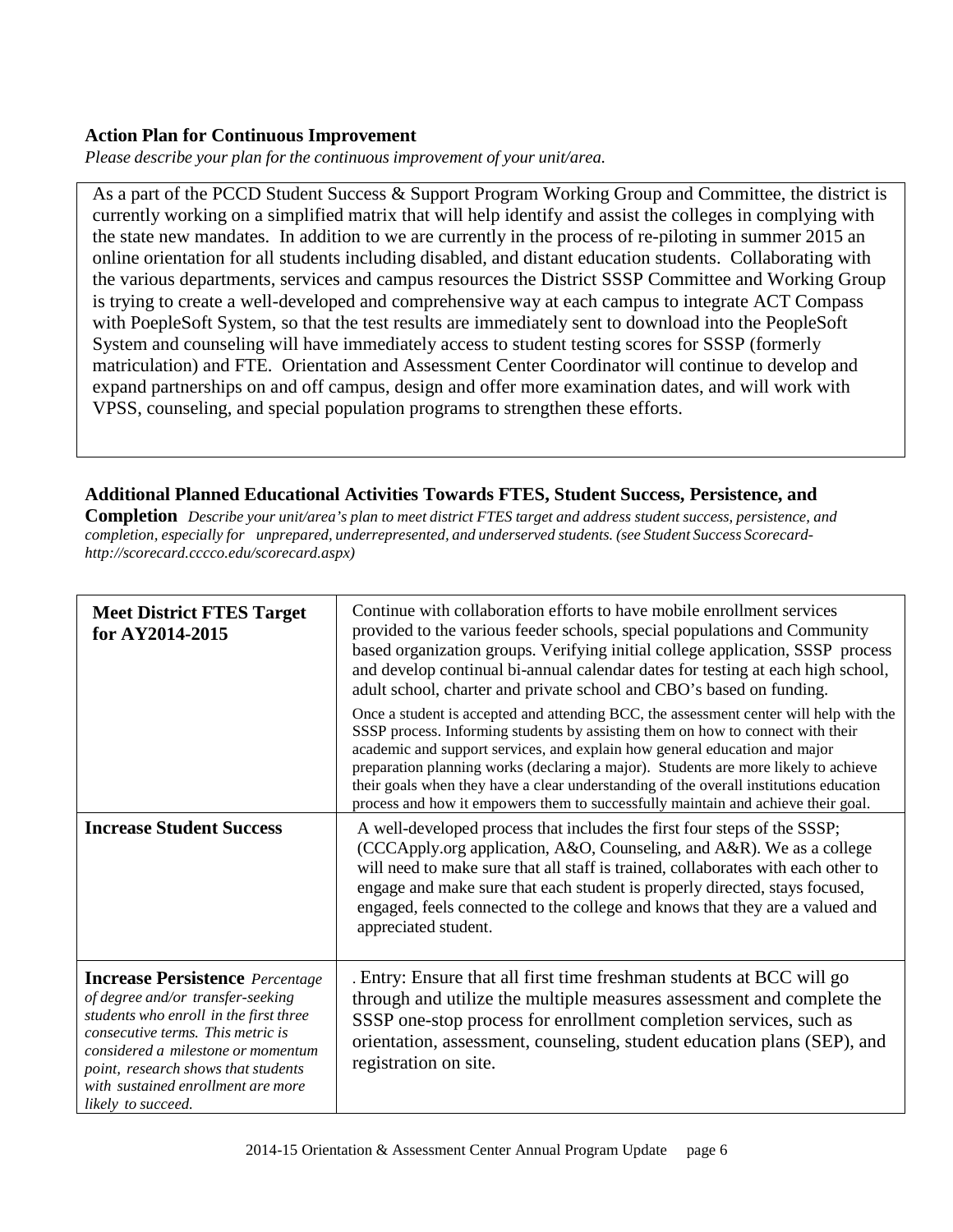| <b>Increase College Completion</b>                              | Entry: Ensure that all first time freshman students at BCC will go      |
|-----------------------------------------------------------------|-------------------------------------------------------------------------|
| Percentage of degree and/or                                     | through and utilize the multiple measures assessment and complete the   |
| transfer-seeking students who                                   | SSSP one-stop process for enrollment completion services, such as       |
| complete a degree, certificate or<br>transfer related outcomes. | orientation, assessment, counseling, student education plans (SEP), and |
|                                                                 | registration on site.                                                   |

## **IV. RESOURCE NEEDS**

#### **Human Resource/Personnel**

*Please describe any human resource/personnel needs for your unit/area.*

| <b>Current Staffing Level:</b>                                                                                                                                                                                                                                                                                                                                                                                                                             |                                                                                                                                                                                                                                                                                                                                                                                                                                                                                                                                                                                                                                                                                  | Headcount | FTE Equiv. |  |
|------------------------------------------------------------------------------------------------------------------------------------------------------------------------------------------------------------------------------------------------------------------------------------------------------------------------------------------------------------------------------------------------------------------------------------------------------------|----------------------------------------------------------------------------------------------------------------------------------------------------------------------------------------------------------------------------------------------------------------------------------------------------------------------------------------------------------------------------------------------------------------------------------------------------------------------------------------------------------------------------------------------------------------------------------------------------------------------------------------------------------------------------------|-----------|------------|--|
|                                                                                                                                                                                                                                                                                                                                                                                                                                                            | <b>Faculty (Permanent)</b>                                                                                                                                                                                                                                                                                                                                                                                                                                                                                                                                                                                                                                                       | $[$       | $[$ #]     |  |
|                                                                                                                                                                                                                                                                                                                                                                                                                                                            | <b>Faculty (PT/Adjunct)</b>                                                                                                                                                                                                                                                                                                                                                                                                                                                                                                                                                                                                                                                      | $[$       | $[$        |  |
|                                                                                                                                                                                                                                                                                                                                                                                                                                                            | <b>Classified Staff</b><br>(Permanent)                                                                                                                                                                                                                                                                                                                                                                                                                                                                                                                                                                                                                                           | $[1]$     | $[1]$      |  |
|                                                                                                                                                                                                                                                                                                                                                                                                                                                            | <b>Classified Staff</b><br>(Hourly)                                                                                                                                                                                                                                                                                                                                                                                                                                                                                                                                                                                                                                              | $[$       | $[$        |  |
|                                                                                                                                                                                                                                                                                                                                                                                                                                                            | <b>Students</b>                                                                                                                                                                                                                                                                                                                                                                                                                                                                                                                                                                                                                                                                  | 3         | 1.5        |  |
|                                                                                                                                                                                                                                                                                                                                                                                                                                                            | <b>ICC/Consultant/Other</b>                                                                                                                                                                                                                                                                                                                                                                                                                                                                                                                                                                                                                                                      | $[$ #]    | $[$ #]     |  |
| Narrative:<br>Describe the current staffing<br>level in relation to the relative<br>need for effective delivery of<br>your unit/area's programs and<br>services.<br>Discuss any current position<br>vacancies, the need for<br>additional personnel, the need<br>for permanent faculty/staff<br>instead of adjunct/hourly<br>personnel, etc.<br>Describe implications of the<br>current staffing level in your<br>unit/area to overall service<br>delivery | The center is staffed by a full-time coordinator (classified position), with additional staffing<br>from three student assistant(s).<br>During peak registration many students are more effective because of the assistance<br>they receive from the Student Ambassadors and work-study students. Students are<br>more effective and capable of managing their own student account in PeopleSoft<br>with the additional customer service from the student support group.<br>As stated earlier, there is a desire to expand services to include not only career information<br>but employment services as well. This function would require more staffing and also more<br>space. |           |            |  |
| <b>Human</b><br><b>Resource/Personnel</b><br><b>Requests</b><br>List your human<br>resource/personnel requests in<br>prioritized/ranked order.<br>Human resource/personnel<br>requests will go through the<br>established College and District                                                                                                                                                                                                             | Add two .5 FTE Clerical Assistant III or one 1.0 FTE Student Personnel Services<br>Specialist to the Orientation Center to provide support in the initial sign-up for<br>Assessment and Orientation, preparation and support for on-going assessment and<br>orientation activities, and to provide day-to-day information related to assessment,<br>orientation, and SSSP (formerly matriculation), and mobile site services.                                                                                                                                                                                                                                                    |           |            |  |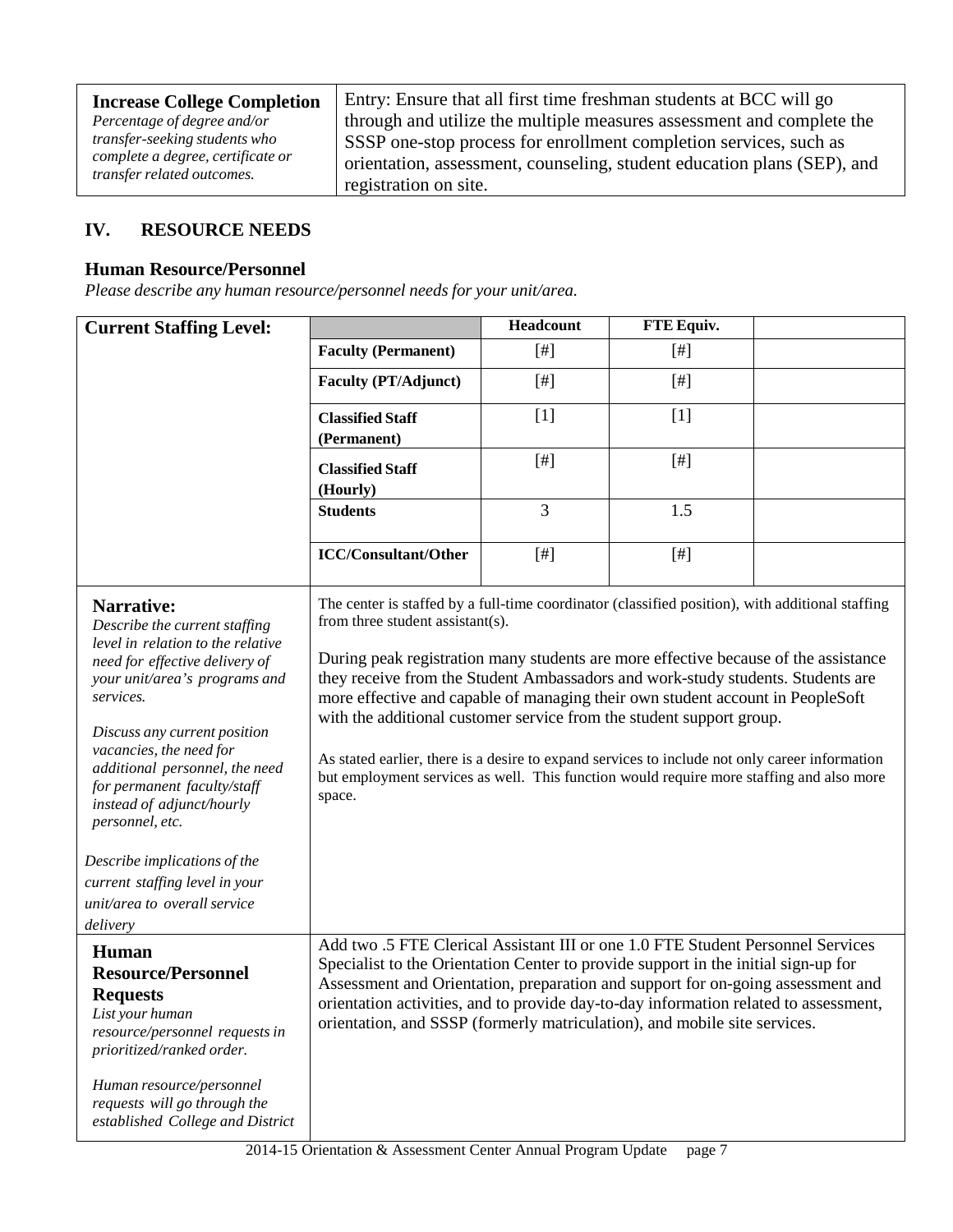| <sup>.</sup> ano<br>process<br>budgetir<br>.mnino<br>77<br>zeun<br>. C.Y.Y<br>. |  |
|---------------------------------------------------------------------------------|--|
|                                                                                 |  |

#### **Facilities/Infrastructure**

Please describe any facilities/infrastructure needs for your unit/area.

| <b>Narrative:</b><br>Describe the technology needs of<br>your unit/area in relation to the<br>relative need for effective<br>delivery of programs and<br>services.<br>Describe implications of the<br>current state of technology in<br>your unit/area to overall service<br>delivery. | The assessment center is located inside the LRC and signage around the<br>building overall is inadequate and needs updating so that students and<br>visitors can navigate through the building without frustration. While many<br>students access the LRC/Assessment center, there are still many who do not<br>know it is a resource on campus. With the current size and staffing needs of<br>the center, the continued increase in student flow would be difficult to<br>accommodate. Currently our unit has one station area to serve students and<br>because of the limited space we are forced to utilize a small area that<br>impedes on the flow of all students served and affects the delivery of<br>effective customer service during peak registration is difficult and it disrupts<br>students who are studying and or being tutored. |
|----------------------------------------------------------------------------------------------------------------------------------------------------------------------------------------------------------------------------------------------------------------------------------------|----------------------------------------------------------------------------------------------------------------------------------------------------------------------------------------------------------------------------------------------------------------------------------------------------------------------------------------------------------------------------------------------------------------------------------------------------------------------------------------------------------------------------------------------------------------------------------------------------------------------------------------------------------------------------------------------------------------------------------------------------------------------------------------------------------------------------------------------------|
| <b>Facilities/Infrastructure</b><br><b>Requests</b><br>List your facilities requests in<br>prioritized/ranked order.<br>Facilities requests will go<br>through the established College<br>and District planning and<br>budgeting process.                                              | At this time there is a request to build out or expand our area because our<br>current space does not allow for expansion in our current location on<br>campus. This area is shared with the LRC and in the future there is a need<br>to have a space devoted solely for on-going assessments during the<br>academic year. Ideally to have a Orientation & Assessment Center that<br>would include an office space where a complete SSSP one-stop<br>representation that could meet with students individually as well as in a<br>group setting. Also, an ideal area for the center could accommodate 40+<br>students for assessment exams.                                                                                                                                                                                                        |

## **Technology**

Please describe any technology needs for your unit/area.

| Narrative:<br>Describe the technology needs of<br>your unit/area in relation to the<br>relative need for effective<br>delivery of programs and<br>services.<br>Describe implications of the<br>current state of technology in<br>your unit/area to overall service<br>delivery. | The equipment currently used to service the students at the Orientation $\&$<br>Assessment Reception Desk and coordinator office is slow in responses to<br>access certain student data information.<br>The District and BCC IT Department has been responsive to the demands<br>during peak registration and special requests; however we are waiting on<br>new updated equipment to be purchased and installed. Once the new<br>equipment is installed, the hope is to have all the adaptable software to be<br>included also for a more effective and streamline process. |
|---------------------------------------------------------------------------------------------------------------------------------------------------------------------------------------------------------------------------------------------------------------------------------|------------------------------------------------------------------------------------------------------------------------------------------------------------------------------------------------------------------------------------------------------------------------------------------------------------------------------------------------------------------------------------------------------------------------------------------------------------------------------------------------------------------------------------------------------------------------------|
| <b>Technology Requests</b><br>List your technology requests in<br>prioritized/ranked order.<br>Technology requests will go<br>through the established<br>College and District planning<br>and budgeting process.                                                                | Two $(2)$ new computers and printers for the Assessment & Orientation<br>Office, One (1) computer for the front desk reception area and the other one<br>(1) for the coordinator's office.                                                                                                                                                                                                                                                                                                                                                                                   |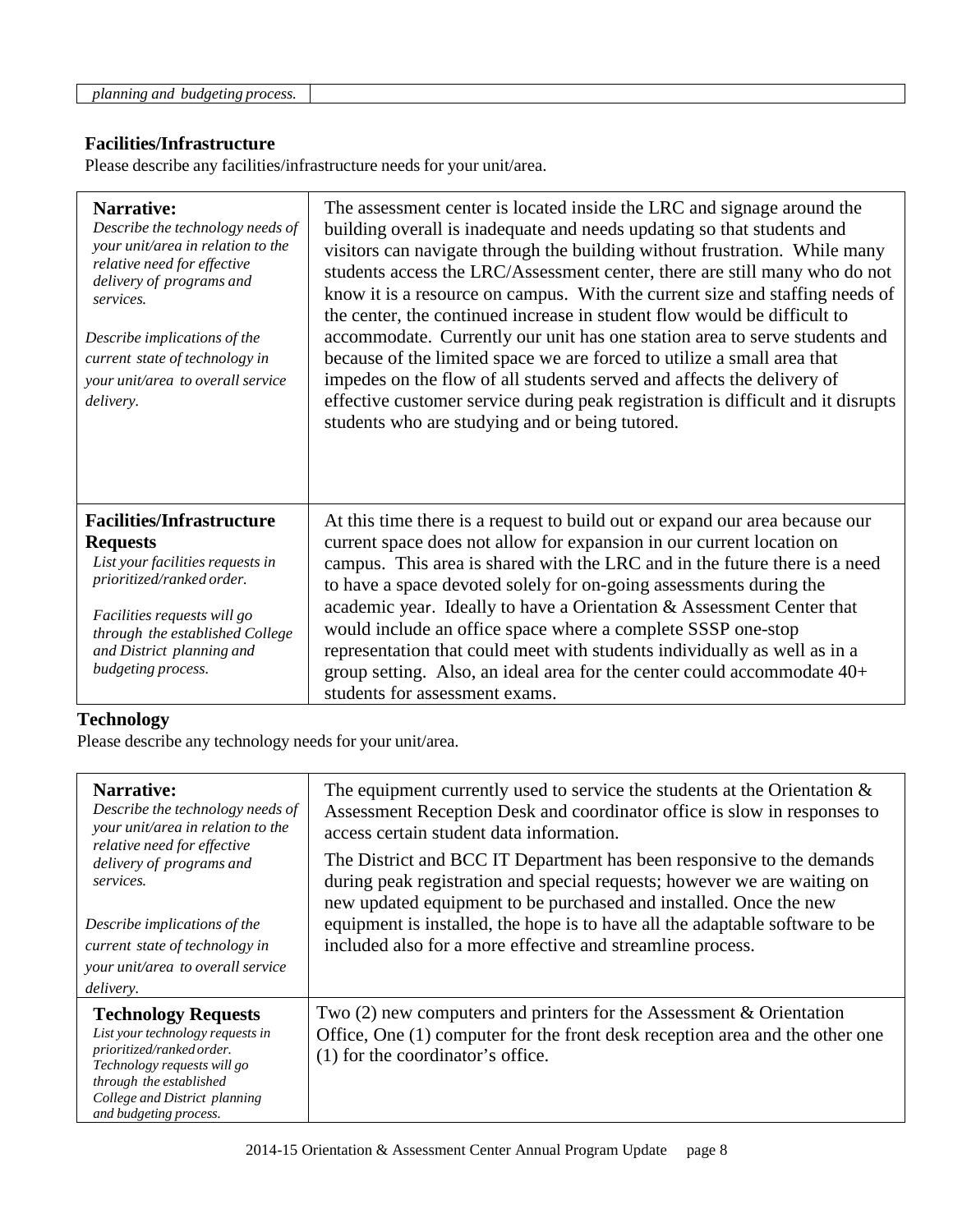#### **V. OTHER**

*Please feel free to provide any additional information about your unit/area below.*

- In the coming of the new year (2014) the A & O Coordinator will continue to collaborate closely with Financial Aid, Counseling, LRC, DSPS, TRiO, CalWORKs, EOPS, PERSIST, PACE, First Year Experience (FYE) and the various other departments to come to the assessments and conduct a brief discussion on their individual programs, services, and resources available to students.
- $\triangleright$  Enable students to use <u>www.assist.org</u> in the Ambassador Welcome Center, which lists all transferable courses and transfer requirements to the CSU and UC Systems.
- $\triangleright$  To conduct mobile site visits to assist with the application registration (cccapply.org), online orientations and schedule assessment appointments with potential students at local high schools, adult schools and CBO's.
- $\triangleright$  To assist schools to provide program planning for high school students based on verification letters from the principles of graduating seniors to enroll early as incoming matriculating students.

Executive Summary, Success Story, Strategic Action Plan, and Human Resource and IT Needs are listed above.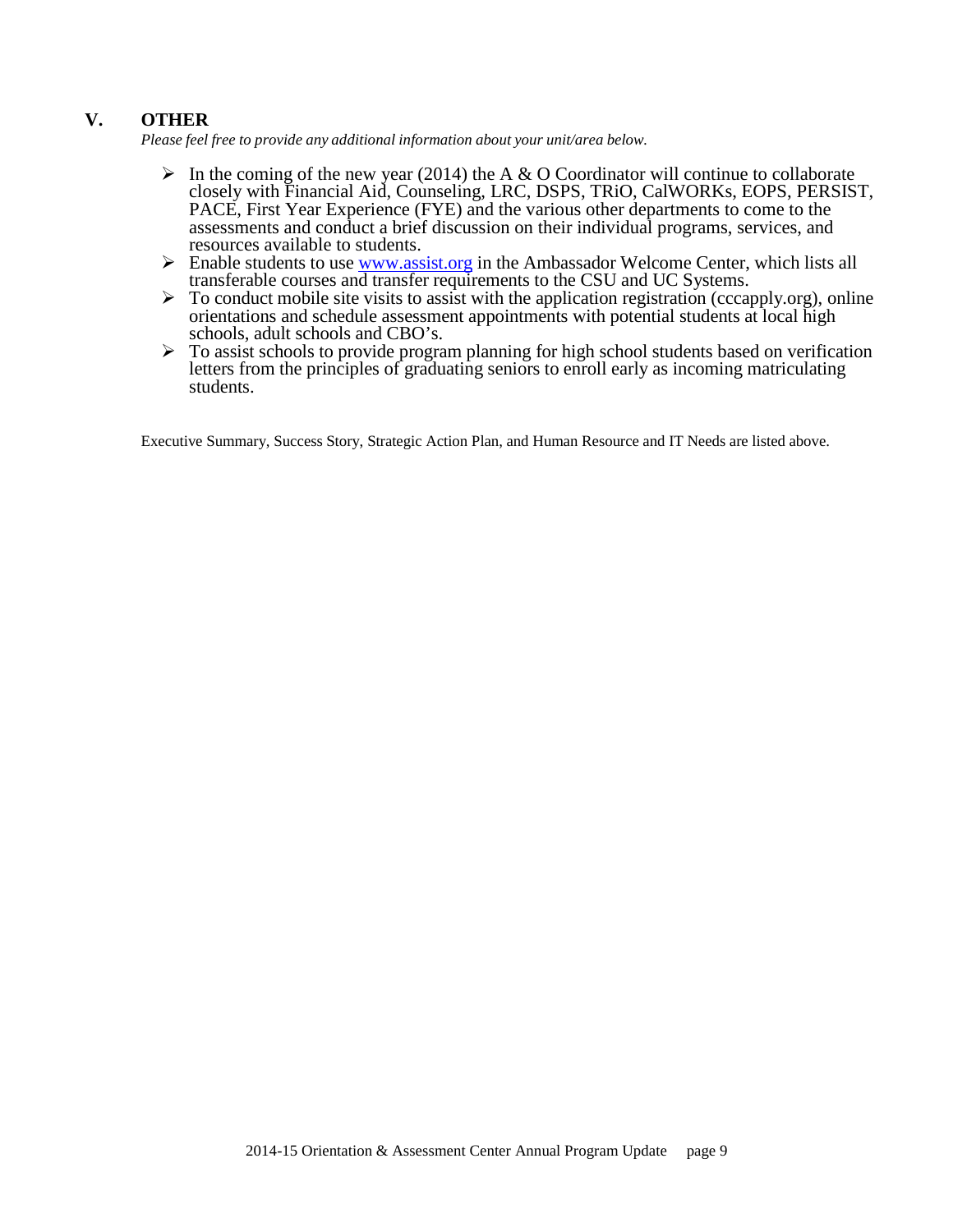#### **Berkeley City College Orientation and Assessment Placement S U R V E Y**

**Please answer a brief survey below to assist BCC in improving Orientation and Assessment Placement.**

**What information that you received from orientation today have benefited you the most?**

**What information regarding the resources and services that we provide at BCC would you like additional details about?**

### **Please write a number that best describes each of the statements below. The numbers are defined below as: 5 – Strongly Agree 4 – Agree 3 – Neutral 2 – Disagree 1 - Strongly Disagree 0 - N/A**

| Understand more about programs and services at BCC. (Information Competency)                                                                                                                                                                                                                      |
|---------------------------------------------------------------------------------------------------------------------------------------------------------------------------------------------------------------------------------------------------------------------------------------------------|
| Become more aware of, through my assessment placement test results, my levels of English, Math and<br>or ESL and how it relates to enrolling into the appropriate classes. (Self-awareness)                                                                                                       |
| Consider using some programs and services, e.g., DSPS, EOPS, and PACE, to assist me in meeting my<br>educational needs. (Information Competency)                                                                                                                                                  |
| Learn more about adequate courses that I may need to take at BCC, based on my assessment results.<br>(Self-Awareness)                                                                                                                                                                             |
| Learning that it is my responsibility to follow the Student's Rights and Responsibilities, e.g., Attendance<br>and Withdrawal Policy (detailed information can be found in BCC College Catalog on pages 286-319, as<br>well as on the PCCD and or BCC Website homepage. (Personal Responsibility) |

**Please provide any additional suggestions for improvements of the Assessment and Orientation Placement. (Use space below or the other side of this survey.**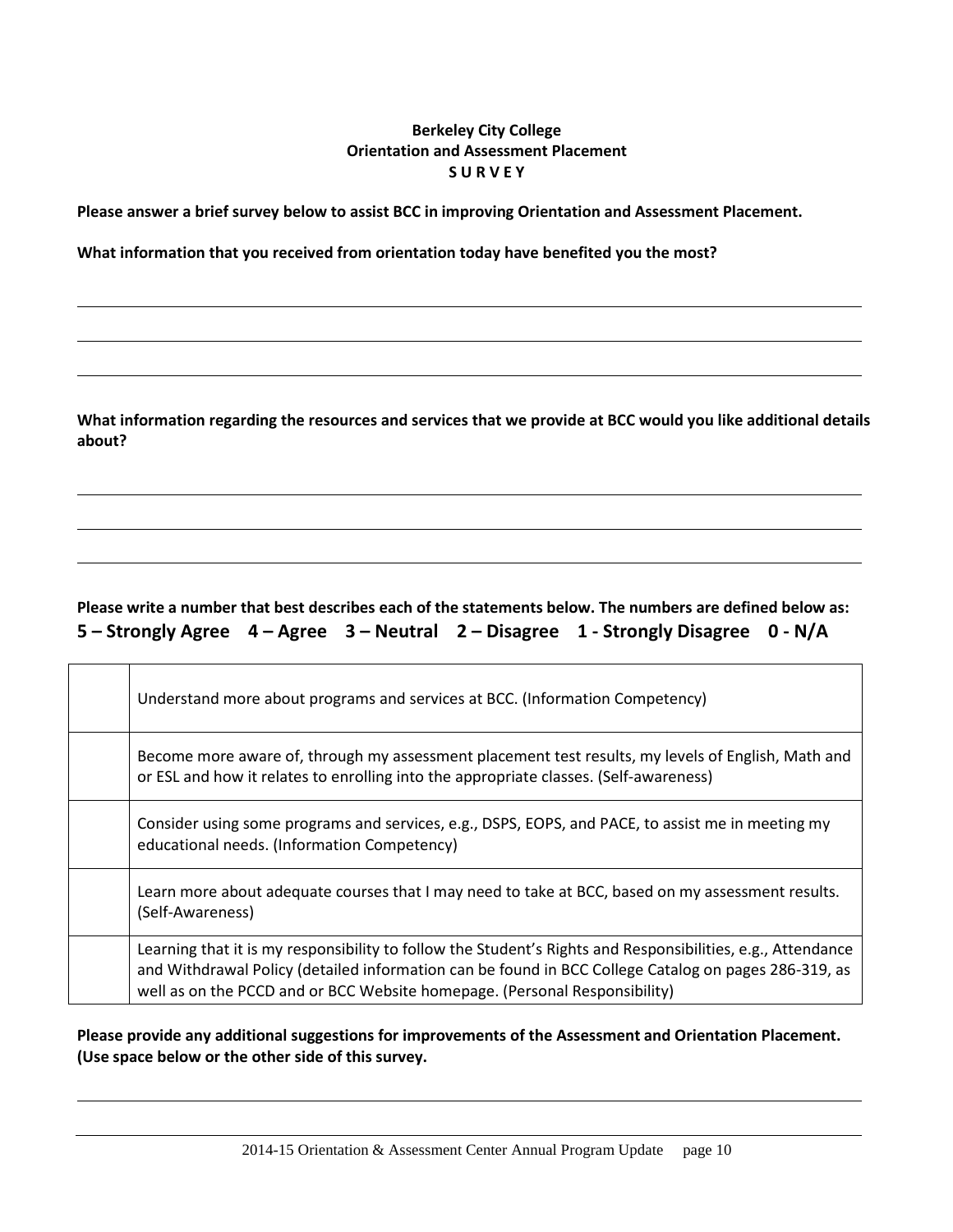Thank you for your support!